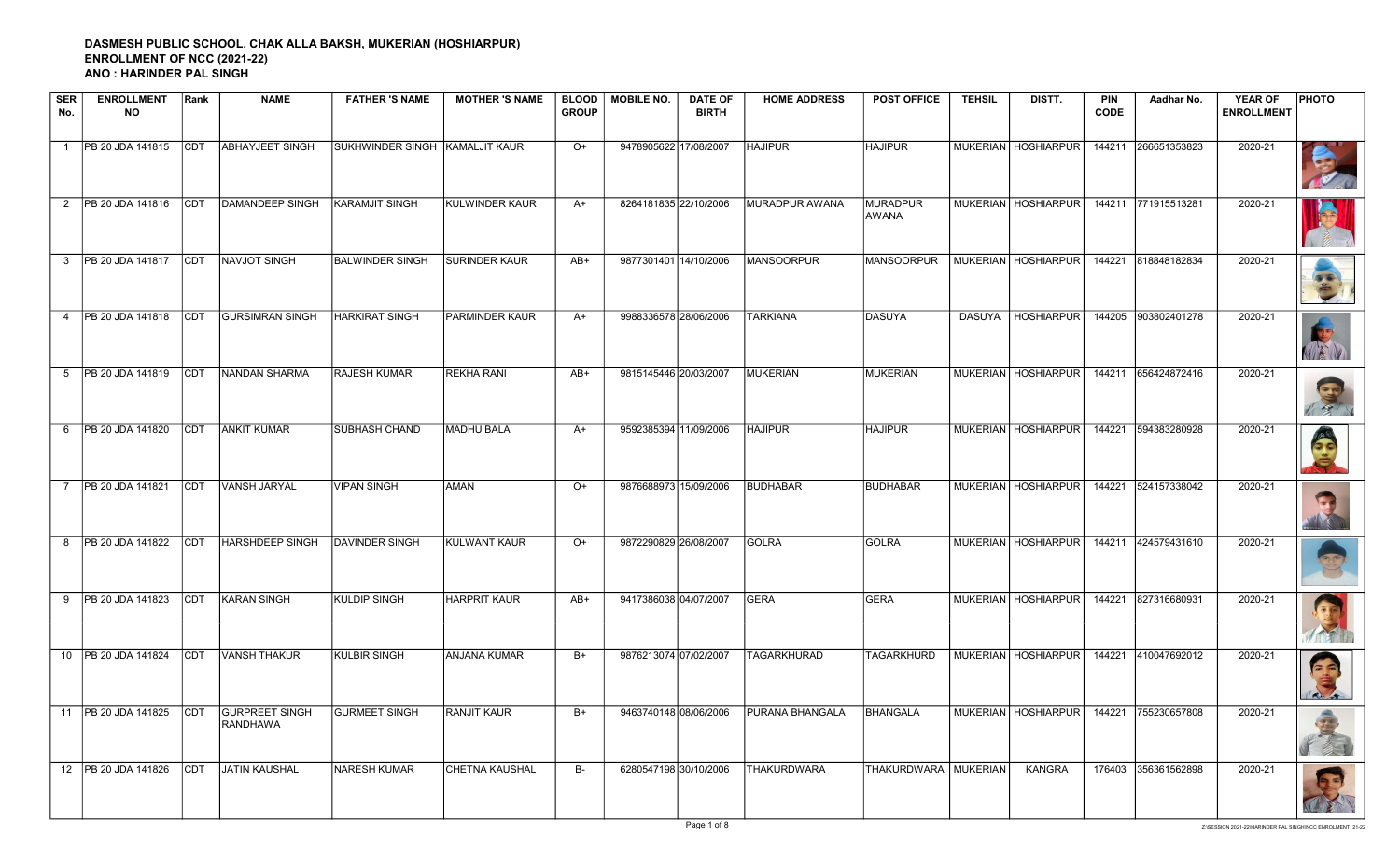| <b>SER</b> | <b>ENROLLMENT</b>                     | Rank       | <b>NAME</b>                         | <b>FATHER 'S NAME</b> | <b>MOTHER 'S NAME</b> |              | BLOOD   MOBILE NO.    | <b>DATE OF</b>        | <b>HOME ADDRESS</b>   | <b>POST OFFICE</b>                   | <b>TEHSIL</b> | DISTT.                                      | <b>PIN</b>  | Aadhar No.          | <b>YEAR OF</b>    | PHOTO                             |
|------------|---------------------------------------|------------|-------------------------------------|-----------------------|-----------------------|--------------|-----------------------|-----------------------|-----------------------|--------------------------------------|---------------|---------------------------------------------|-------------|---------------------|-------------------|-----------------------------------|
| No.        | <b>NO</b>                             |            |                                     |                       |                       | <b>GROUP</b> |                       | <b>BIRTH</b>          |                       |                                      |               |                                             | <b>CODE</b> |                     | <b>ENROLLMENT</b> |                                   |
|            | 13   PB 20 JDA 141827                 | <b>CDT</b> | JASHANDEEP SINGH                    | <b>GURNAM SINGH</b>   | <b>HARJEET KAUR</b>   | $O+$         | 7707996797 09/08/2006 |                       | <b>DEVIDASS</b>       | <b>DEVIDASS</b>                      |               | MUKERIAN   HOSHIARPUR                       |             | 144214 246170633154 | 2020-21           |                                   |
|            |                                       |            |                                     |                       |                       |              |                       |                       |                       |                                      |               |                                             |             |                     |                   |                                   |
|            | 14   PB 20 JDA 141828                 | <b>CDT</b> | <b>ADITYA THAKUR</b>                | MANOJ KUMAR           | KANCHAN KUMARI        | AB+          | 6284127153 20/09/2006 |                       | <b>BADHALIAN</b>      | <b>HAJIPUR</b>                       |               | MUKERIAN   HOSHIARPUR                       | 144221      | 523284895059        | 2020-21           | R                                 |
|            | 15   PB 20 JDA 141829                 | ICDT       | <b>ARYAN THAKUR</b>                 | <b>SANJEEV KUMAR</b>  | <b>SARITA RANI</b>    | AB+          | 9988516513 04/12/2006 |                       | <b>JUGIAL</b>         | <b>HAJIPUR</b>                       |               | MUKERIAN   HOSHIARPUR                       |             | 144221 928507291665 | 2020-21           | $\bullet$                         |
|            | 16 PB 20 JDA 141830                   | <b>CDT</b> | <b>RAJESH</b>                       | <b>SURINDER SINGH</b> | <b>LATA RANI</b>      | $B+$         | 7717543016 31/07/2006 |                       | <b>THARARIEN</b>      | <b>HARDO</b><br><b>KHUNDPUR</b>      |               | MUKERIAN   HOSHIARPUR                       | 144306      | 276899217039        | 2020-21           |                                   |
|            | 17   PB 20 JDA 141831                 | <b>CDT</b> | ANSHUL                              | JATINDER KUMAR        | <b>RENU BALA</b>      | A+           | 9041003158 08/07/2006 |                       | <b>RAJPUR</b>         | <b>BHANGALA</b>                      |               | MUKERIAN   HOSHIARPUR                       |             | 144306 361091402591 | 2020-21           | Cip                               |
|            | 18   PB 20 JDA 141832                 | <b>CDT</b> | <b>MANJOT SINGH</b>                 | <b>SANDEEP SINGH</b>  | <b>SATNAAM KAUR</b>   | $A+$         | 9815995757 14/04/2007 |                       | <b>GALHRIAN</b>       | <b>GALHRIAN</b>                      |               | MUKERIAN   HOSHIARPUR                       |             | 144211 278122525466 | 2020-21           |                                   |
|            | 19   PB 20 JDA 141833                 | <b>CDT</b> | <b>SURYA PARTAP</b><br><b>SINGH</b> | <b>SATISH SINGH</b>   | RAJNI                 | $AB+$        | 6283429530 07/10/2006 |                       | KALAMANJ KOTI         | <b>MUKERIAN</b>                      |               | MUKERIAN   HOSHIARPUR                       |             | 144211 708071236115 | 2020-21           |                                   |
|            | 20   PB 20 JDA 141834                 | <b>CDT</b> | <b>RAJ KUMAR</b>                    | <b>GURNAM CHAND</b>   | <b>USHA</b>           | $AB+$        | 6239615227 23/11/2006 |                       | <b>MUKERIAN</b>       | <b>MUKERIAN</b>                      |               | MUKERIAN   HOSHIARPUR                       |             | 144211 664131891032 | 2020-21           |                                   |
|            | 21   PB 20 JDA 141835                 | <b>CDT</b> | <b>VARUN MANHAS</b>                 | MOHAN SINGH           | MEENAKSHI             | $A+$         | 8872732258 15/08/2006 |                       | <b>SALARIAN KALA</b>  | HARSA KALOTA   MUKERIAN   HOSHIARPUR |               |                                             |             | 144211 949214347275 | 2020-21           |                                   |
|            | 22   PB 20 JDA 141836                 | <b>CDT</b> | MOHAMMAD JAVED                      | MOHAMMAD JAHID        | <b>FAHANA BEGAM</b>   | A+           | 8198898004 09/06/2006 |                       | <b>RAILWAY COLONY</b> | MUKERIAN                             |               | MUKERIAN   HOSHIARPUR                       |             | 144211 854768773252 | 2020-21           |                                   |
|            | 23 PB 20 JDA 141837 CDT JASPRIT SINGH |            |                                     | <b>KEWAL SINGH</b>    | SHARANJIT KAUR        | $O+$         |                       | 9876930198 06/10/2006 | MOHOWAL               | BHANGALA                             |               | MUKERIAN   HOSHIARPUR   144306 296095211694 |             |                     | 2020-21           | $\mathcal{F}$ , and $\mathcal{F}$ |
|            | 24   PB 20 JDA 141838                 | CDT        | DALJEET SINGH                       | <b>DEVINDER KUMAR</b> | MANJEET KAUR          | B+           | 8283909515 04/08/2007 |                       | <b>MUSAHIBPUR</b>     | MUSAHIBPUR                           |               | MUKERIAN HOSHIARPUR 144211 739451211565     |             |                     | 2020-21           |                                   |
|            | 25 PB 20 JDA 141839                   | <b>CDT</b> | MOHIT SINGH                         | <b>BIAS DEV</b>       | <b>ANJU BALA</b>      | B+           | 7888933594 01/07/2007 |                       | <b>CHAKWAL</b>        | DHANOA                               |               | MUKERIAN HOSHIARPUR                         |             | 144214 810289228266 | 2020-21           |                                   |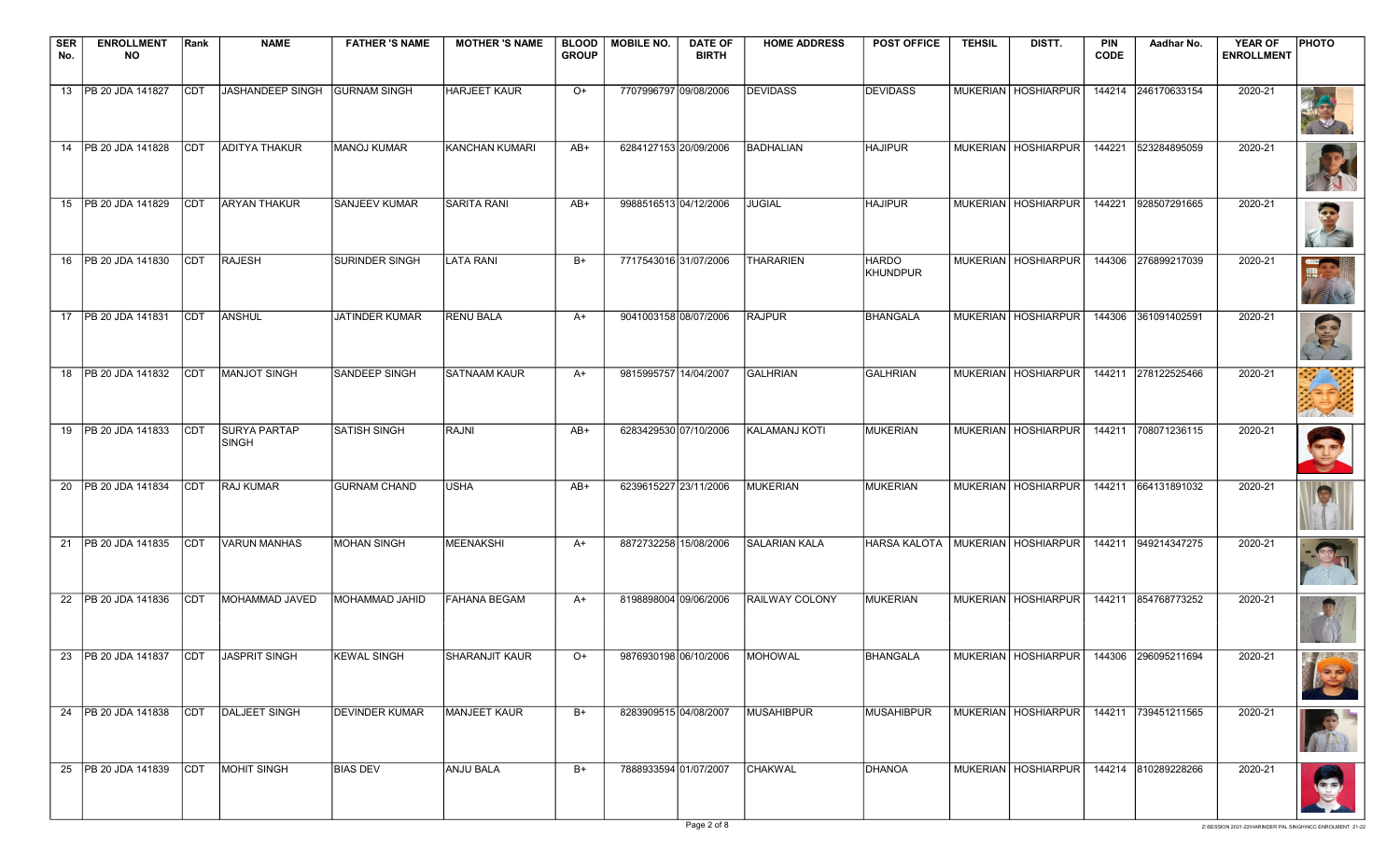| <b>SER</b><br>No. | <b>ENROLLMENT</b><br><b>NO</b>       | Rank        | <b>NAME</b>                   | <b>FATHER 'S NAME</b>          | <b>MOTHER 'S NAME</b> | <b>BLOOD</b><br><b>GROUP</b> | <b>MOBILE NO.</b>     | <b>DATE OF</b><br><b>BIRTH</b> | <b>HOME ADDRESS</b>                   | <b>POST OFFICE</b>                   | <b>TEHSIL</b> | DISTT.                                      | <b>PIN</b><br><b>CODE</b> | Aadhar No.          | <b>YEAR OF</b><br><b>ENROLLMENT</b> | <b>PHOTO</b>                      |
|-------------------|--------------------------------------|-------------|-------------------------------|--------------------------------|-----------------------|------------------------------|-----------------------|--------------------------------|---------------------------------------|--------------------------------------|---------------|---------------------------------------------|---------------------------|---------------------|-------------------------------------|-----------------------------------|
|                   | 26   PB 20 JDA 141840                | <b>CDT</b>  | <b>ADITYA PARTAP</b><br>SINGH | <b>AJAY SINGH</b>              | RAJNI BALA            | A+                           | 9417752468 29/11/2006 |                                | <b>BUDHABAR</b>                       | <b>BUDHABAR</b>                      |               | MUKERIAN HOSHIARPUR                         | 144221                    | 2.39386E+11         | 2020-21                             |                                   |
|                   | 27   PB 20 JDA 141841                | <b>CDT</b>  | PUSHKAR JAMWAL                | SAMARJIT SINGH                 | JYOTI RANI            | $A+$                         | 9815160974            |                                | 09-11-2006 DURGI AWANA                | <b>BEHBBAL MANJ</b>                  |               | MUKERIAN   HOSHIARPUR                       | 144306                    | 5.31646E+11         | 2020-21                             | BV.                               |
|                   | 28 PB 20 JDA 141842                  | ICDT        | <b>SUKHRAJ SAINI</b>          | <b>JASWINDER SINGH</b>         | <b>GURPREET KAUR</b>  | $B+$                         | 9646345702 18/10/2006 |                                | <b>KOLIAN</b>                         | HARSA KALOTA   MUKERIAN   HOSHIARPUR |               |                                             | 144211                    | 68033491097         | 2020-21                             |                                   |
|                   | 29 PB 20 JDA 141843                  | <b>CDT</b>  | <b>OM BHATIA</b>              | <b>ASHOK KUMAR</b>             | <b>RAVINA</b>         | $B+$                         | 9478846202            |                                | 08-07-2007 MUKERIAN                   | <b>MUKERIAN</b>                      |               | MUKERIAN   HOSHIARPUR                       | 144211                    | 2.29248E+12         | 2020-21                             | 23                                |
|                   | 30 PB 20 JDA 141844                  | <b>CDT</b>  | <b>ARADHYA SHARMA</b>         | MANEESH SHARMA                 | <b>RAJNI SHARMA</b>   | $A+$                         | 7888519923            |                                | 12-12-2006 MUKERIAN                   | MUKERIAN                             |               | MUKERIAN HOSHIARPUR                         |                           | 144211 383553019261 | 2020-21                             | <b>Burney Land</b><br><b>ICay</b> |
|                   | 31   PB 20 JWA 141845                | <b>CDT</b>  | <b>GURLEEN KAUR</b>           | SUKHWINDER<br>LUBANA           | <b>KIRMANJIT KAUR</b> | B-                           | 7087574644 01/12/2006 |                                | <b>TANDA RAM SAHAI</b>                | <b>TANDA RAM</b><br>SAHAI            |               | MUKERIAN   HOSHIARPUR                       |                           | 144214 790779655512 | 2020-21                             | S                                 |
|                   | 32   PB 20 JWA 141846                | <b>CDT</b>  | MANNAT SHARMA                 | <b>ANIL KUMAR</b>              | <b>RITU SHARMA</b>    | $O+$                         | 9781015938            |                                | 06-02-2007 MANSOTRA COLONY            | MUKERIAN                             |               | MUKERIAN   HOSHIARPUR                       | 144211                    | 9.72762E+11         | 2020-21                             |                                   |
|                   | 33 PB 20 JWA 141847                  | <b>CDT</b>  | KOMALPREET KAUR               | <b>AMARJIT SINGH</b>           | DALJEET KAUR          | $B+$                         | 8872697158 25/11/2006 |                                | <b>TERKIANA</b>                       | <b>TERKIANA</b>                      |               | DASUYA   HOSHIARPUR                         |                           | 144214 297371848334 | 2020-21                             |                                   |
|                   | 34   PB 20 JWA 141848                | <b>CDT</b>  | <b>KULVEER KAUR</b>           | SANTOKH SINGH                  | <b>MALKIAT KAUR</b>   | $A+$                         | 7719583091 21/01/2007 |                                | <b>HIMMATPUR</b>                      | DHANOYA                              |               | DASUYA   HOSHIARPUR                         |                           | 144214 938158853399 | 2020-21                             |                                   |
|                   | 35 PB 20 JWA 141849                  | <b>CDT</b>  | <b>JIYA SHARMA</b>            | VIJAY KUMAR                    | NEENA SHARMA          | A+                           | 8847640862 08/12/2006 |                                | <b>ABDULLAPUR</b>                     | ABDULLAPUR                           |               | MUKERIAN HOSHIARPUR                         |                           | 144214 284987347885 | 2020-21                             |                                   |
|                   | 36 PB 20 JWA 141850 CDT GURJEET KAUR |             |                               | GURWINDER SINGH LAKWINDER KAUR |                       | AB+                          |                       |                                | 7837654984 25/11/2006 PURANA BHANGALA | <b>BHANGALA</b>                      |               | MUKERIAN   HOSHIARPUR   144306 561763483976 |                           |                     | 2020-21                             |                                   |
|                   | 37 PB 20 JWA 141851                  | <b>ICDT</b> | SIMRANJEET KAUR               | <b>BALWINDER SINGH</b>         | <b>RAJNISH KAUR</b>   | $O+$                         | 6280111922 08/02/2007 |                                | <b>MUKERIAN</b>                       | MUKERIAN                             |               | MUKERIAN   HOSHIARPUR                       |                           | 144211 853283525320 | 2020-21                             |                                   |
|                   | 38   PB 20 JWA 141852   CDT          |             | <b>ARSHPREET KAUR</b>         | <b>HARDEEP SINGH</b>           | SIMRANJIT KAUR        | $O+$                         | 9815523797 23/01/2007 |                                | <b>KHANPUR</b>                        | <b>KHANPUR</b>                       |               | <b>MUKERIAN HOSHIARPUR</b>                  |                           | 144211 461631554274 | 2020-21                             | 以                                 |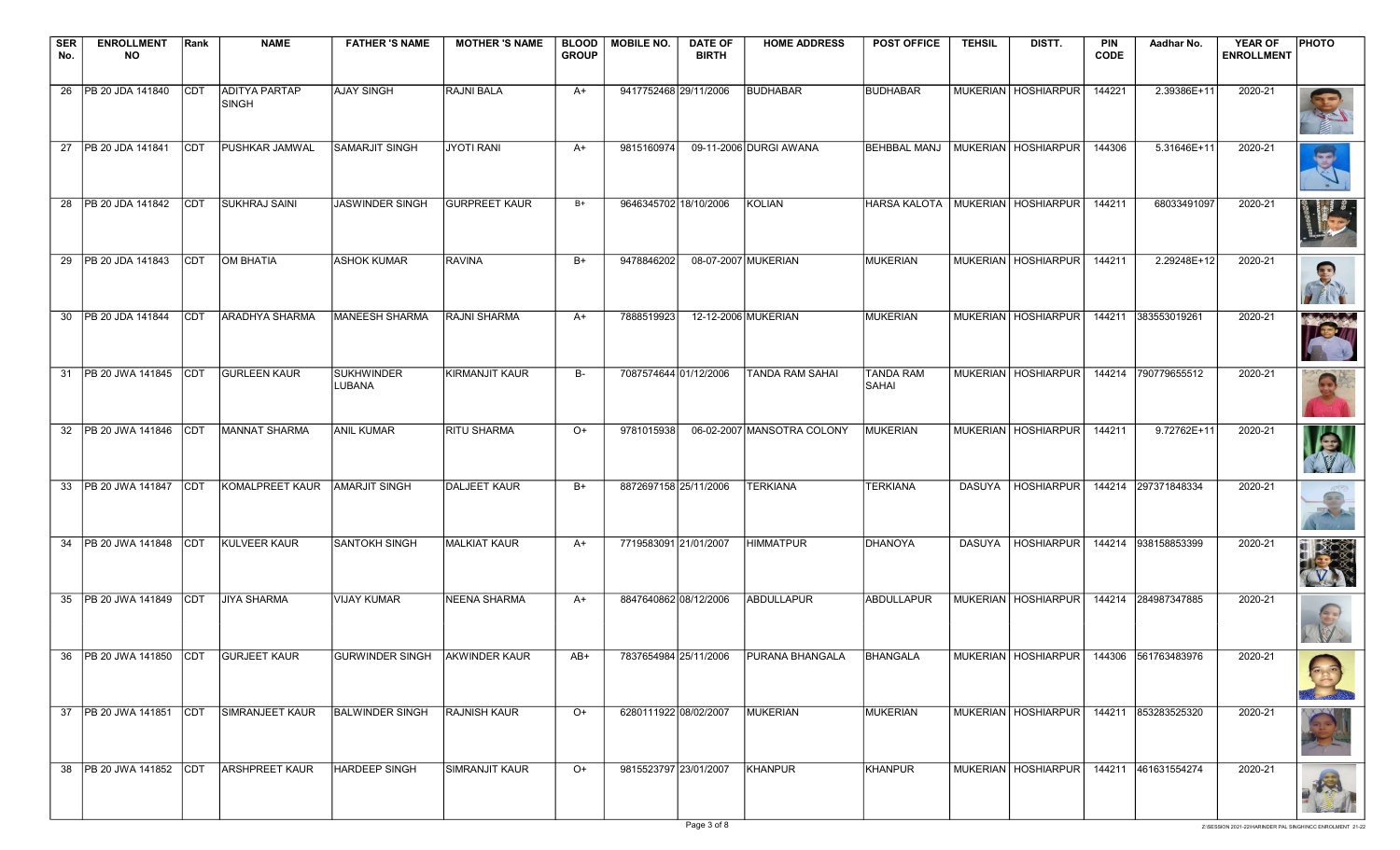| <b>SER</b> | <b>ENROLLMENT</b>                      | Rank        | <b>NAME</b>                 | <b>FATHER 'S NAME</b>  | <b>MOTHER 'S NAME</b> |              | BLOOD   MOBILE NO.    | <b>DATE OF</b>               | <b>HOME ADDRESS</b>              | <b>POST OFFICE</b>              | <b>TEHSIL</b> | DISTT.                | <b>PIN</b>  | Aadhar No.          | <b>YEAR OF</b>    | <b>PHOTO</b>      |
|------------|----------------------------------------|-------------|-----------------------------|------------------------|-----------------------|--------------|-----------------------|------------------------------|----------------------------------|---------------------------------|---------------|-----------------------|-------------|---------------------|-------------------|-------------------|
| No.        | <b>NO</b>                              |             |                             |                        |                       | <b>GROUP</b> |                       | <b>BIRTH</b>                 |                                  |                                 |               |                       | <b>CODE</b> |                     | <b>ENROLLMENT</b> |                   |
| 39         | PB 20 JWA 141853                       | <b>CDT</b>  | JAISMEEN KAUR<br>SAINI      | <b>DALJIT SINGH</b>    | MANJINDER KAUR        | AB+          | 9041560824 13/11/2006 |                              | <b>TERKIANA</b>                  | <b>TERKIANA</b>                 |               | DASUYA   HOSHIARPUR   |             | 144214 457542679943 | 2020-21           |                   |
|            | 40   PB 20 JWA 141854                  | <b>CDT</b>  | MANPREET KAUR               | <b>SANDEEP SINGH</b>   | <b>SARABJIT KAUR</b>  | $B+$         | 8968768628 18/09/2006 |                              | MURADPUR AWANA                   | MUKERIAN                        |               | MUKERIAN   HOSHIARPUR |             | 144211 581142630758 | 2020-21           |                   |
| 41         | PB 20 JWA 141855                       | <b>CDT</b>  | <b>JASMINE KHASRIA</b>      | <b>PARMINDER SINGH</b> | NAVJOT KAUR           | $B+$         | 9463852240 07/12/2006 |                              | <b>TANDA RAM SAHAI</b>           | <b>TANDA RAM</b><br>SAHAI       |               | MUKERIAN HOSHIARPUR   |             | 144214 986944925003 | 2020-21           | $\sqrt{2}$        |
|            | 42   PB 20 JWA 141856                  | <b>CDT</b>  | NANDNI                      | <b>RETISH SHARMA</b>   | <b>SUSHMA RANI</b>    | $O+$         | 8146161569 26/07/2007 |                              | ABDULLAPUR                       | <b>ABDULLAPUR</b>               |               | MUKERIAN   HOSHIARPUR | 144214      | 708901254247        | 2020-21           | $\left( =\right)$ |
|            | 43 PB 20 JWA 141857                    | <b>CDT</b>  | ADITI                       | RAKESH KUMAR           | <b>SONIKA</b>         | $O+$         | 9888771653 22/03/2007 |                              | MUKERIAN                         | MUKERIAN                        |               | MUKERIAN   HOSHIARPUR | 144211      | 78308342633         | 2020-21           | S                 |
| 44         | <b>PB 20 JWA 141858</b>                | <b>CDT</b>  | <b>KIRANDEEP KAUR</b>       | <b>INDERPAL SINGH</b>  | <b>MANPREET KAUR</b>  | $B+$         | 7341151165 28/11/2007 |                              | <b>KAULPUR</b>                   | <b>HARDO</b><br><b>KHUNDPUR</b> |               | MUKERIAN   HOSHIARPUR |             | 144306 957636639343 | 2020-21           |                   |
| 45         | <b>PB 20 JWA 141859</b>                | <b>CDT</b>  | <b>SNEHA</b>                | <b>RAKESH KUMAR</b>    | <b>MEETA DEVI</b>     | $A+$         | 9478941995 30/06/2007 |                              | <b>TESHIL COLONY</b><br>MUKERIAN | MUKERIAN                        |               | MUKERIAN HOSHIARPUR   |             | 144211 885819419663 | 2020-21           |                   |
| 46         | PB 20 JWA 141860                       | <b>CDT</b>  | SUKHMANPREET<br><b>KAUR</b> | <b>BALJINDER SINGH</b> | <b>JASWINDER KAUR</b> | AB+          | 9464241722 06/06/2007 |                              | <b>SUNEHRA</b>                   | <b>SUNEHRA</b>                  |               | MUKERIAN   HOSHIARPUR |             | 144211 819801006626 | 2020-21           |                   |
|            | 47   PB 21 JDA 141815                  | <b>CDT</b>  | Tanveer Singh               | Mandhir Singh          | Rajwinder kaur        | o+           | 9041689812 29-10-2005 |                              | Pandori                          | Lamin                           |               | Mukerian Hoshiarpur   | 144211      | 421025129213        | 2021-22           |                   |
|            | 48 PB 21 JDA 141816                    | <b>CDT</b>  | Gurpreet Singh              | Sukhdip Singh          | <b>Gurvinder Kaur</b> | B-           | 9855714192 13-1-2006  |                              | Naharpur                         | Bhangala                        | Mukerian      | Hoshiarpur            | 144306      | 90819357            | 2021-22           | 3                 |
|            | 49 PB 21 JDA 141817 CDT Narinder Singh |             |                             | Sukhwinder Singh       | Ranjit Kaur           | AB+          |                       | 9815243460 10-08-2005 Dhanoa |                                  | Dhanoa                          | Mukerian      | Hoshiarpur            | 144214      | 600952889998        | 2021-22           |                   |
|            | 50   PB 21 JDA 141818                  | CDT         | Mandeep Singh               | Sukhdev Singh          | kamaljit kaur         | $AB+$        | 6284358485 13-10-2007 |                              | Mansoorpur                       | Mukerian                        | Mukerian      | Hoshiarpur            | 144211      | 683316793424        | 2021-22           |                   |
|            | 51   PB 21 JDA 141819                  | <b>ICDT</b> | Prince Chauhan              | Naresh Kumar           | Sunita Devi           | A+           | 7814605170            | 08-09-2007 Makha             |                                  | Umarpur                         | Mukerian      | Hoshiarpur            | 144214      | 223519524400        | 2021-22           |                   |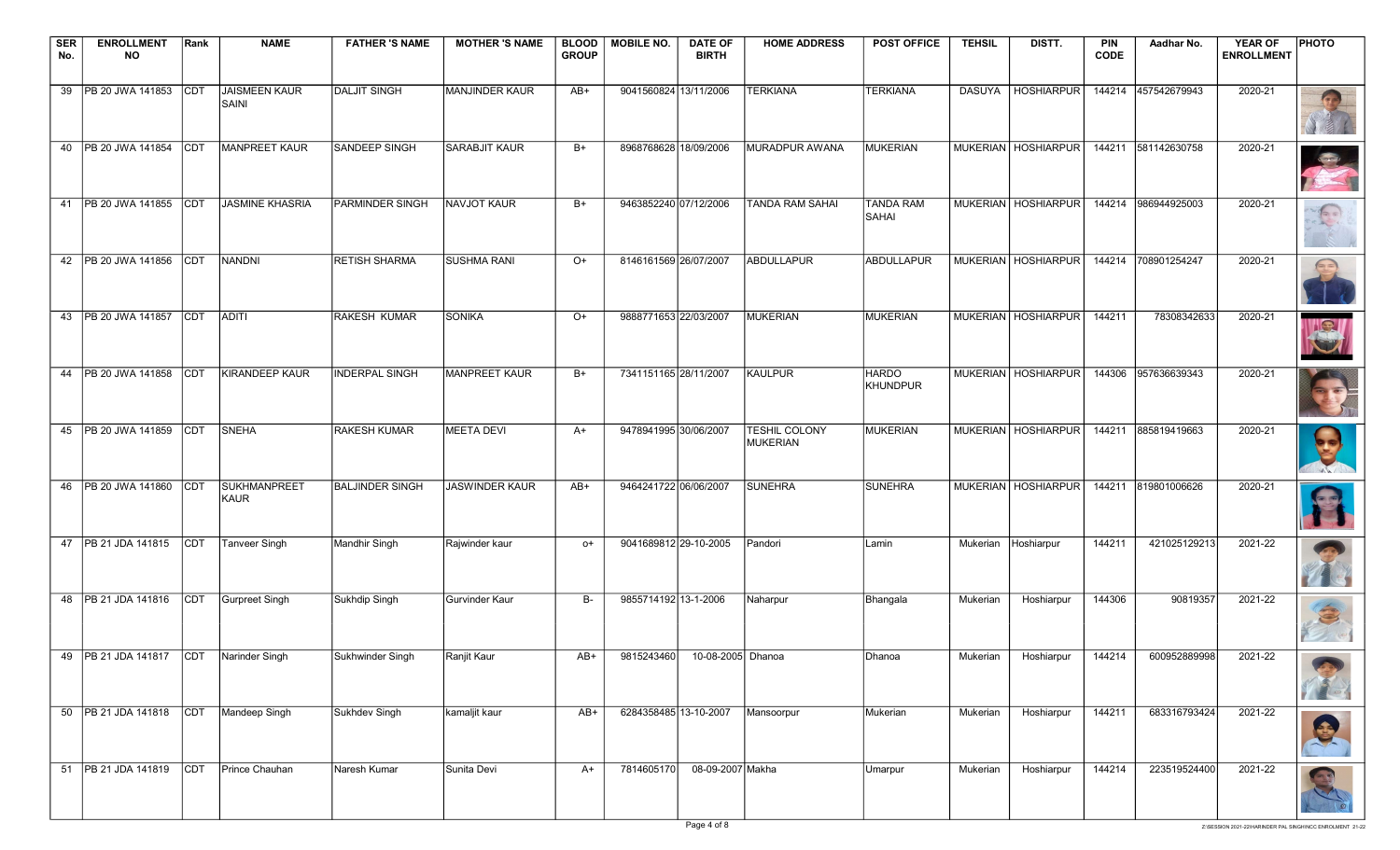| <b>SER</b><br>No. | <b>ENROLLMENT</b><br><b>NO</b>          | Rank       | <b>NAME</b>         | <b>FATHER 'S NAME</b>  | <b>MOTHER 'S NAME</b> | <b>BLOOD</b><br><b>GROUP</b> | <b>MOBILE NO.</b>     | <b>DATE OF</b><br><b>BIRTH</b> | <b>HOME ADDRESS</b>         | <b>POST OFFICE</b> | <b>TEHSIL</b> | DISTT.     | <b>PIN</b><br><b>CODE</b> | Aadhar No.   | <b>YEAR OF</b><br><b>ENROLLMENT</b> | <b>PHOTO</b>           |
|-------------------|-----------------------------------------|------------|---------------------|------------------------|-----------------------|------------------------------|-----------------------|--------------------------------|-----------------------------|--------------------|---------------|------------|---------------------------|--------------|-------------------------------------|------------------------|
|                   | 52   PB 21 JDA 141820                   | <b>CDT</b> | Jagveer Singh       | Mandeep Singh          | <b>Harpreet Kaur</b>  | O+                           | 9988076913 28-11-2007 |                                | Himmatpur                   | Dhanoa             | Mukerian      | Hoshiarpur | 144211                    | 750811080686 | 2021-22                             | S                      |
|                   | 53   PB 21 JDA 141821                   | <b>CDT</b> | Harshpreet singh    | Balwinde Singh         | Barinder Kaur         | A+                           | 9417071592            | 13-03-2008 Mukerian            |                             | Mykerian           | Mukerian      | Hoshiarpur | 144211                    | 245115743743 | 2021-22                             | B                      |
|                   | 54   PB 21 JDA 141822                   | <b>CDT</b> | Sukhmanpreet Singh  | Harwinder Singh        | Amandeep kaur         | $B+$                         | 8699249009            | 06-06-2007 Khichian            |                             | Mukerian           | Mukerian      | Hoshiarpur | 144214                    | 965715215975 | 2021-22                             |                        |
|                   | 55   PB 21 JDA 141823                   | <b>CDT</b> | Aradya sharma       | Maneesh Sharma         | Rajni sharma          | AB+                          | 9464548535            | 12-12-2006 Mukerian            |                             | Mukerian           | Mukerian      | Hoshiarpur | 144211                    | 383553019261 | 2021-22                             |                        |
|                   | 56   PB 21 JDA 141824                   | <b>CDT</b> | <b>Manjot Singh</b> | Parminder Singh        | Kuljit kaur           | A+                           | 7693001814 27-9-2007  |                                | Naushera pattan             | Naushera pattan    | Mukerian      | Hoshiarpur | 144211                    | 454915527354 | 2021-22                             |                        |
|                   | 57   PB 21 JDA 141825                   | <b>CDT</b> | Harpreet Singh      | Jaswinder Singh        | Rupinder kaur         | $B+$                         | 8847394995            | 11-08-2007 Himmatpur           |                             | Dhanoa             | Dasuya        | Hoshiarpur | 144214                    | 234752375970 | 2021-22                             |                        |
|                   | 58   PB 21 JDA 141826                   | <b>CDT</b> | Jaswinder Singh     | <b>Balwinder Singh</b> | Amarjeet kaur         | $A+$                         | 7508469910 22-1-2008  |                                | Himmatpur                   | Dhanoa             | Dasuya        | Hoshiarpur | 144214                    | 707615501328 | 2021-22                             | U                      |
|                   | 59   PB 21 JDA 141827                   | <b>CDT</b> | Aryan               | Naresh Kumar           | Savita Kumari         | o+                           | 9872432424            |                                | 11-04-2007 Musahibpur       | Musahibpur         | Mukerian      | Hoshiarpur | 144211                    | 383960574639 | 2021-22                             |                        |
|                   | 60   PB 21 JDA 141828                   | <b>CDT</b> | Anurag Virdi        | Jeevan Kumar           | Sharda Devi           | $B+$                         | 9478184221 28-10-2008 |                                | allo Bhatti                 | Kotli Khas         | Mukerian      | Hoshiarpur | 144306                    | 599185275018 | 2021-22                             | P.                     |
|                   | 61   PB 21 JDA 141829                   | <b>CDT</b> | Harwinder Singh     | Malkit Singh           | Kuldeep Kaur          | $B+$                         | 6239628519 17-4-2008  |                                | Kolian                      | Mukerian           | Mukerian      | Hoshiarpur | 144214                    | 651917347635 | 2021-22                             | $\left( -\right)$<br>K |
|                   | 62 PB 21 JDA 141830 CDT Jobandeep singh |            |                     | <b>Balwant</b> singh   | Sukhwinder kaur       | $B+$                         | 9876503317            | 12-10-2007 Gurdaspur           |                             | Jandwal            | Mukerian      | Hoshiarpur | 144306                    | 437110068638 | 2021-22                             |                        |
|                   | 63   PB 21 JDA 141831                   | CDT        | Ishmeet Singh       | Amarjeet singh         | Parminder Kaur        | B+                           | 9872211646            |                                | 05-04-2008 Shah near colony | Mukerian           | Mukerian      | Hoshiarpur | 144211                    | 343633446634 | 2021-22                             |                        |
|                   | 64 PB 21 JDA 141832                     | CDT        | Navdeep singh       | Kabal Singh            | Gurjit Kaur           |                              | 9464631402 14-7-2008  |                                | Palaki                      | Bhangala           | Mukerian      | Hoshiarpur | 144306                    | 669900558778 | 2021-22                             | こと                     |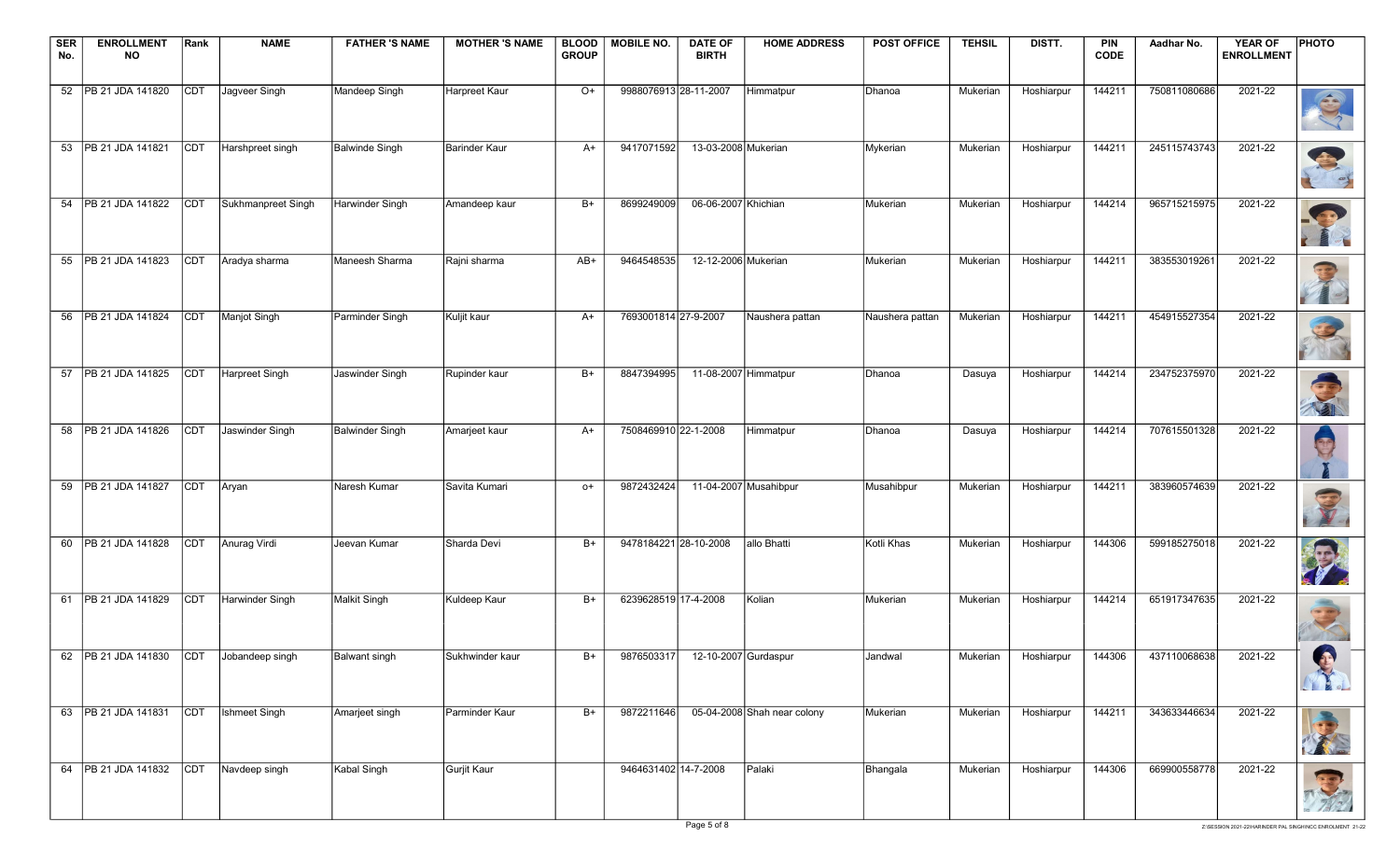| <b>SER</b><br>No. | <b>ENROLLMENT</b><br><b>NO</b>            | Rank       | <b>NAME</b>      | <b>FATHER 'S NAME</b> | <b>MOTHER 'S NAME</b> | <b>BLOOD</b><br><b>GROUP</b> | <b>MOBILE NO.</b>     | <b>DATE OF</b><br><b>BIRTH</b> | <b>HOME ADDRESS</b>         | <b>POST OFFICE</b> | <b>TEHSIL</b> | DISTT.     | <b>PIN</b><br><b>CODE</b> | Aadhar No.   | <b>YEAR OF</b><br><b>ENROLLMENT</b> | <b>PHOTO</b>   |
|-------------------|-------------------------------------------|------------|------------------|-----------------------|-----------------------|------------------------------|-----------------------|--------------------------------|-----------------------------|--------------------|---------------|------------|---------------------------|--------------|-------------------------------------|----------------|
|                   |                                           |            |                  |                       |                       |                              |                       |                                |                             |                    |               |            |                           |              |                                     |                |
|                   | 65   PB 21 JDA 141833                     | CDT        | Simarpreet Singh | Hardayal Singh        | <b>Balvinder Kaur</b> | $O+$                         | 9878761876 20-7-2007  |                                | Randhawa colony             | Mukerian           | Mukerian      | Hoshiarpur | 144121                    | 884982234288 | 2021-22                             |                |
|                   | 66   PB 21 JDA 141834                     | CDT        | Sukhvinder singh | Gurdyal singh         | Gurpreet kaur         | $O+$                         | 9878761966 25-12-2007 |                                | Randhawa                    | Mukerian           | Mukerian      | Hoshiarpur | 144211                    | 469573711242 | 2021-22                             | <b>CONTROL</b> |
|                   | 67   PB 21 JDA 141835                     | <b>CDT</b> | Mankeerat Singh  | Sukhwant Singh        | Neelam Kumari         | o+                           | 6239160929 18-12-2007 |                                | Jalala                      | Mukerian           | Mukerian      | Hoshiarpur | 144214                    | 367374808700 | 2021-22                             | WE             |
|                   | 68   PB 21 JDA 141836                     | <b>CDT</b> | Jasveer Kumar    | Suresh Kumar          | Neha                  | $B+$                         | 9465880125 27-7-2007  |                                | Mukerian                    | Mukerian           | Mukerian      | Hoshiarpur | 144214                    | 746644308619 | 2021-22                             |                |
|                   | 69   PB 21 JDA 141837                     | <b>CDT</b> | Jaspreet Singh   | Manpreet Singh        | <b>Balvir Kaur</b>    | O+                           | 8283999364 15-3-2008  |                                | Attalgarh                   | Mukerian           | Mukerian      | Hoshiarpur | 144211                    | 224466557788 | 2021-22                             |                |
|                   | 70 PB 21 JDA 141838                       | CDT        | Judvir Singh     | Satpal Singh          | Manjeet kaur          | $B+$                         | 9463440881            | 10-06-2007 Dhamian             |                             | Dhamian            | Mukerian      | Hoshiarpur | 144221                    | 936639042077 | 2021-22                             |                |
|                   | 71 PB 21 JDA 141839                       | CDT        | Anurag Saini     | <b>Balbir Singh</b>   | Sonia Saini           | $A+$                         | 9877997099            |                                | 08-06-2007 Jhangi mahi Shah | Tanda Ram Saha     | Mukerian      | Hoshiarpur | 144214                    | 690597724422 | 2021-22                             | E              |
|                   | 72   PB 21 JDA 141840                     | <b>CDT</b> | Vanshdeep Saini  | Lavin Saini           | Jitender pal Singh    | B+                           | 9465580783            | 07-07-2008 Latifpur            |                             | Jandwal            | Mukerian      | Hoshiarpur | 144306                    | 597997809238 | 2021-22                             |                |
|                   | 73   PB 21 JDA 141841                     | <b>CDT</b> | Akhilesh Saroch  | Vinod Kumar           | Sarita                | $O+$                         | 9646817885            | 08-08-2008 Nathuwal            |                             | Kotli Khas         | Mukerian      | Hoshiarpur | 144306                    | 781903654888 | 2021-22                             | $\bigodot$     |
|                   | 74 PB 21 JDA 141842                       | CDT        | Gagandeep        | Surinder Kumar        | Seema Rani            | $O+$                         | 9501728559            | 09-04-2008 Bishanpur           |                             | Mukerian           | Mukerian      | Hoshiarpur | 144211                    | 559731583882 | 2021-22                             | R              |
|                   | 75 PB 21 JDA 141843 CDT   karanveer singh |            |                  | Kulwinder Singh       | Sarbjit Kaur          | $B+$                         |                       | 9417114690 27-11-2007          | Mukerian                    | Mukerian           | Mukerian I    | Hoshiarpur | 144211                    | 859067676215 | 2021-22                             |                |
|                   | 76   PB 21 JDA 141844                     | <b>CDT</b> | Gurkaran Singh   | Yadwinder singh       | kamaljit kaur         | B+                           | 9501540024 18-2-2008  |                                | Himmatpur                   | Dhanoa             | Dasuya        | Hoshiarpur | 144214                    | 443699076621 | 2021-22                             |                |
|                   | 77 PB 21 JDA 141845                       | <b>CDT</b> | Arunveer Singh   | <b>Baljit Singh</b>   | Jaswinder Kaur        | $A+$                         | 9465858107 18-2-2008  |                                | Durgi Awana                 | Behbalmanj         | Mukerian      | Hoshiarpur | 144306                    | 843044536471 | 2021-22                             |                |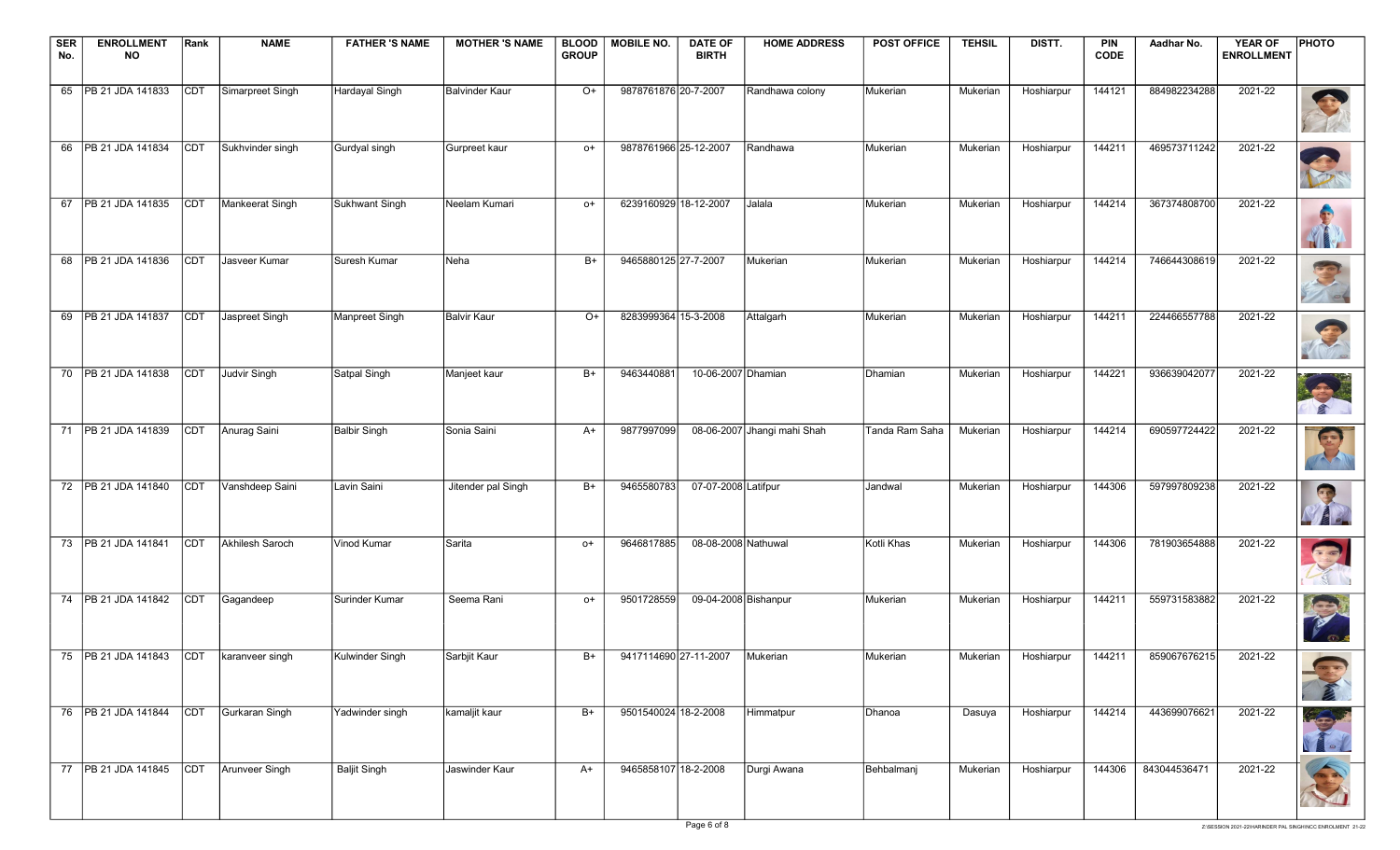| <b>SER</b> | <b>ENROLLMENT</b>                       | Rank       | <b>NAME</b>          | <b>FATHER 'S NAME</b> | <b>MOTHER 'S NAME</b> | BLOOD        | MOBILE NO.            | <b>DATE OF</b>      | <b>HOME ADDRESS</b>    | <b>POST OFFICE</b> | <b>TEHSIL</b> | DISTT.     | <b>PIN</b>  | Aadhar No.   | <b>YEAR OF</b>    | <b>PHOTO</b>                 |
|------------|-----------------------------------------|------------|----------------------|-----------------------|-----------------------|--------------|-----------------------|---------------------|------------------------|--------------------|---------------|------------|-------------|--------------|-------------------|------------------------------|
| No.        | <b>NO</b>                               |            |                      |                       |                       | <b>GROUP</b> |                       | <b>BIRTH</b>        |                        |                    |               |            | <b>CODE</b> |              | <b>ENROLLMENT</b> |                              |
|            | 78   PB 21 JDA 141846                   | CDT        | Rajvir Singh         | Sukhjit Singh         | Happy                 | $O+$         | 7347294071 20-10-2007 |                     | Chak Alla Baksh        | Mukerian           | Mukerian      | Hoshiarpur | 144211      | 507375700583 | 2021-22           |                              |
|            | 79   PB 21 JWA 141847                   | CDT        | Jashandeep Kaur      | Jaswinder Singh       | Manpreet Kaur         | A+           | 9815966997            | 06-03-2008 Pandori  |                        | Lamin              | Mukerian      | Hoshiarpur | 144211      | 459394663723 | 2021-22           | S                            |
|            | 80 PB 21 JWA 141848                     | <b>CDT</b> | Diksha Sartyal       | Rajesh Kumar          | Kiran Rani            | B+           | 8847067859 26-12-2007 |                     | Harsa Mansar           | Harsa Mansar       | Mukerian      | Hoshiarpur | 144306      | 282955431237 | 2021-22           | S                            |
|            | 81   PB 21 JWA 141849                   | <b>CDT</b> | Gurneer Kaur         | Iqbaljeet Singh       | Sukhwant Kaur         | $O+$         | 8198831171 28-11-2007 |                     | Naushera Pattan        | Naushera Pattan    | Mukerian      | Hoshiarpur | 144211      | 108812201035 | 2021-22           | $\left( \frac{1}{2} \right)$ |
|            | 82   PB 21 JWA 141850                   | <b>CDT</b> | Simranpreet Kaur     | <b>Balram Singh</b>   | Manjit Kaur           | A-           | 7527831368 14-82007   |                     | Purana Bhangala        | Bhangala           | Mukerian      | Hoshiarpur | 144306      | 718368830701 | 2021-22           |                              |
|            | 83   PB 21 JWA 141851                   | <b>CDT</b> | Nandni Dadwal        | Vinod Kumar           | Minika Devi           | $O+$         | 8556993098            |                     | 02-04-2009 Aima Mangat | Umarpur            | Mukerian      | Hoshiarpur | 144211      | 392333436497 | 2021-22           |                              |
|            | 84   PB 21 JWA 141852                   | <b>CDT</b> | Vanshika             | Suresh Kumar          | Rajkwant Kaur         | $B+$         | 8283837654            |                     | 05-07-2008 Aima Mangat | Umarpur            | Mukerian      | Hoshiarpur | 144214      | 256550434102 | 2021-22           | $\boldsymbol{\Theta}$        |
|            | 85   PB 21 JWA 141853                   | <b>CDT</b> | Bhumika Chib         | Mandeep Singh         | Suman kumari          | B+           | 7814381001 23-11-2007 |                     | Bambowal               | Dagan              | Mukerian      | Hoshiarpur | 144211      | 880430157179 | 2021-22           | 3                            |
|            | 86 PB 21 JWA 141854                     | <b>CDT</b> | Gaury                | Manish Mandla         | Swati Mandla          | A+           | 9463188786            | 03-06-2008 Mukerian |                        | Mukerian           | Mukerian      | Hoshiarpur | 144211      | 524632654238 | 2021-22           |                              |
|            | 87   PB 21 JWA 141855                   | CDT        | Gurleen kaur         | Harwant Singh         | Sukhbir kaur          | A+           | 94171409955           | 02-02-2008 sanyal   |                        | Mehtabpur          | Mukerian      | Hoshiarpur | 144306      | 940319650959 | 2021-22           | $\bigodot$<br><b>V</b> ol    |
|            | 88 PB 21 JWA 141856 CDT Palakpreet Kaur |            |                      | Sukhwant singh        | Mandeep Kaur          | $A+$         | 987871231031-7-2006   |                     | Kalabagh               | Purika             | Mukerian I    | Hoshiarpur | 144211      | 226165076982 | 2021-22           |                              |
|            | 89   PB 21 JWA 141857                   | <b>CDT</b> | Navleen              | Manjit Singh          | Poonam                | $A+$         | 9815265154 16-5-2007  |                     | Govind Nagar           | Mukerian           | Mukerian      | Hoshiarpur | 144221      | 664753602000 | 2021-22           | 43                           |
|            | 90 PB 21 JWA 141858 CDT                 |            | <b>Preeti Manhas</b> | <b>Balvir Singh</b>   | Rajni Devi            | A+           | 9988782690            | 08-05-2007 Chakwal  |                        | Dhnoya             | Mukerian      | Hoshiarpur | 144211      | 627218422315 | 2021-22           | $\bigodot$                   |